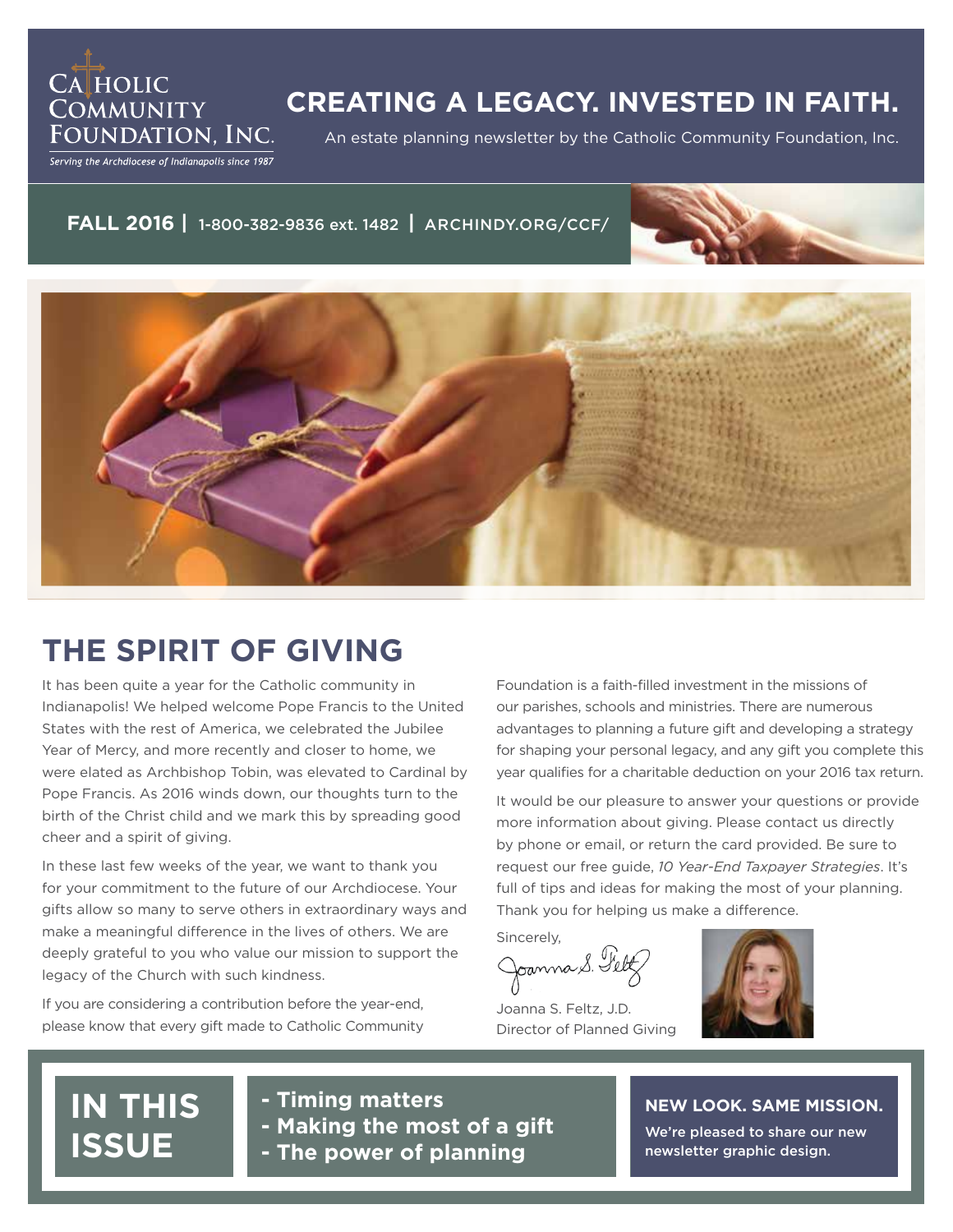# **TIMING MATTERS**

Many factors have an impact on how gifts are made, from personal preferences to taxes to family concerns. One of the most pervasive is timing. Gift timing affects both income tax and personal planning.

### MAKING AND COMPLETING A GIFT IN 2016

A charitable tax deduction is a valuable reward for your generosity. To be eligible for a deduction on your 2016 tax return, your gift must be completed by December 31. For federal tax purposes, the completion of a gift depends on the gift itself.

- Cash or check—complete when delivered to the charity or placed in the U.S. mail for delivery to the charity (checks may not be postdated)
- Credit card—complete when the credit card company posts the transaction
- Securities—complete when the donor gives up control (usually the date a broker transfers the securities to the charity)
- Real estate—complete on the date the deed is delivered to the charity (or in some states, the date the deed is recorded)

For a year-end gift of securities, keep in mind how much time you may need to complete the gift. Stock transfers can easily be delayed passing through third parties, and the gift amount can be significantly reduced if the market drops before the transfer. Real estate gifts take even more time. Though it may seem obvious, a charity must accept a gift for it to be considered "complete." Be sure a charity will accept your donation, especially in cases where your gift might be considered unusual in some way.

### PLAN NOW, COMPLETE A GIFT LATER

Another way to meet charitable goals is to plan a gift now that will be executed much later. Include a gift to us in your will or living trust, or designate us as the beneficiary of a retirement plan or life insurance policy. There are important benefits to this approach:

- Ensuring flexibility. What happens if your needs or goals change? Planning a gift now to be executed later gives you the option to change the gift if need be. You retain lifetime control of the assets or gift property, giving you peace of mind about meeting your needs in future years.
- Sharing values. Another personally rewarding benefit is the opportunity to set an example for your family and others. A gift in your will or trust, or a beneficiary designation, demonstrates what is important to you and shapes the way you are remembered by your family and community.
- Increasing gift size. These "plan now, execute later" gift options open the possibility of making a larger gift than you might otherwise consider. We can help you explore the ways specific gift designations might fit into your overall plans.

### A "PERPETUAL" GIFT

When you make a gift to an endowed fund, or set up an endowed fund, only the earnings from the fund are used to support the Church. In this way, your gift keeps on giving and others benefit from your generosity for years to come. It is a unique way to make a gift that supports our work over and over again.  $\dagger$ 

## **MAKING THE MOST OF A GIFT**

### APPRECIATED STOCK: A DOUBLE TAX BENEFIT

A gift of appreciated stock is a favorite option among our donors. The reason? When appreciated stock (*held more than one year*) is given to the Catholic Community Foundation, there is a double tax benefit:

- 1. The gift qualifies for an itemized deduction for the full amount of the stock's value on the date of the gift.
- 2.The property escapes capital gains tax that would otherwise be due if you sold the stock.

Example: Marta purchased stock 12 years ago for \$5,000. The stock is now worth \$25,000. If she gives the stock to us, her gift qualifies for a charitable deduction of \$25,000—the full value of the stock. In addition, Marta avoids capital gains tax on the \$20,000 gain in the stock's value.

If you own appreciated property and are considering a gift, factor in the avoidance of capital gains taxes when making a gift of appreciated stock or other property. This giving approach often appeals to donors who want to re-balance a portfolio or are considering a gift using bonuses or other cash.

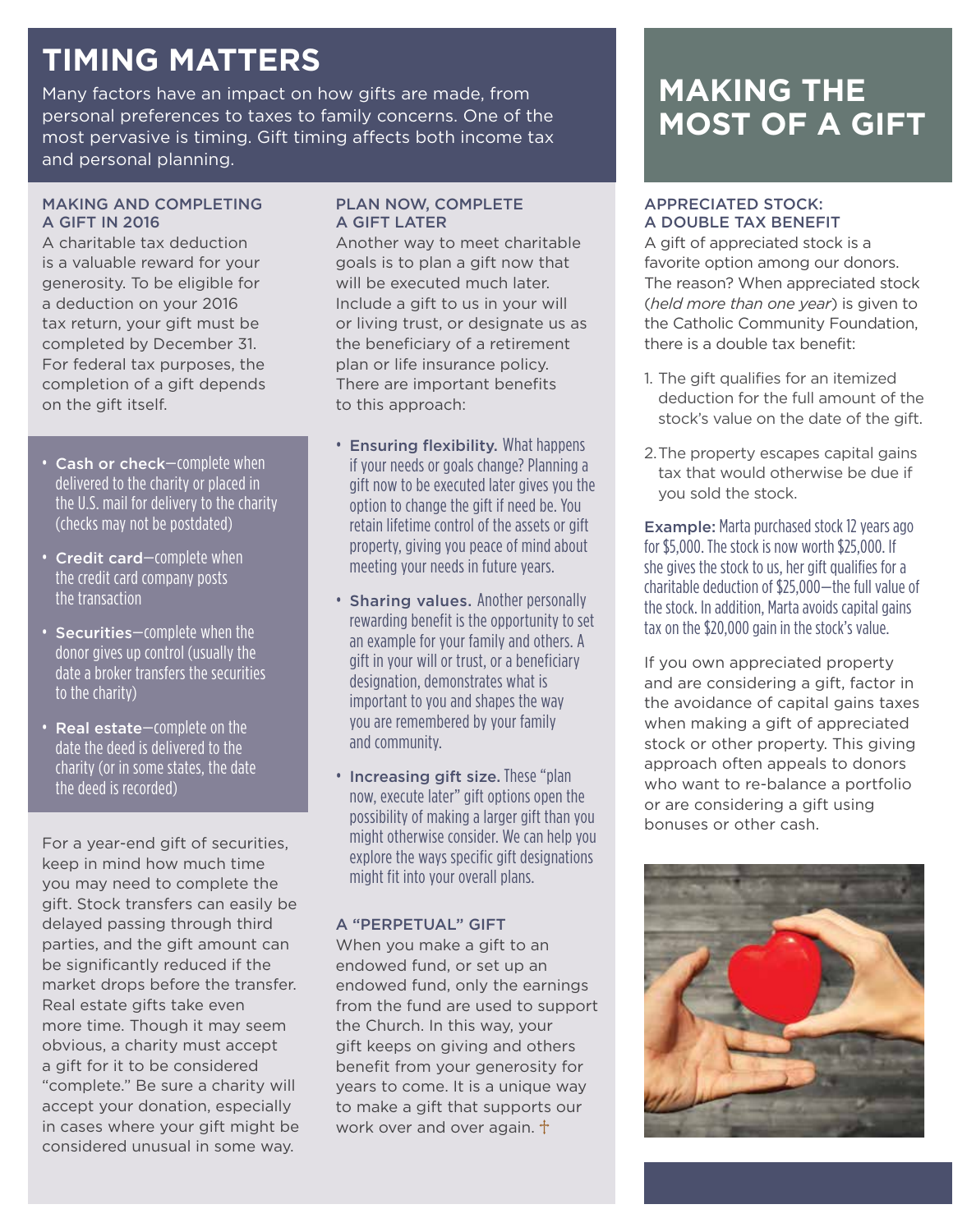Every gift makes an impact on our mission, but the way you give can also have a significant tax impact on your personal planning.

#### RETIREMENT ASSETS: TAXES ARE PART OF THE EQUATION

Qualified retirement plans present a tremendous opportunity for accumulating wealth and preparing for retirement. You pay no income tax on the money you (or your employer) contribute to the plan, and earnings accumulate and grow tax free as well. This combination of taxfree deposits and deferred taxation of earnings maximizes the growth potential of retirement assets.

Nonetheless, income taxes remain a part of the equation. The tax bite comes when funds are withdrawn and you must pay income taxes on previously untaxed contributions and growth. Furthermore, when you leave retirement assets to loved ones, these taxes still apply—heirs must pay income taxes on the retirement assets when they are received.

### AN OPTION TO CONSIDER:

If you are a retirement plan participant who wants to make a gift *and* provide for loved ones, you may want to make the Catholic Community Foundation the beneficiary of your retirement plan and leave other assets (such as appreciated stock) to heirs. At your death, we receive the retirement funds. Because we are a qualified charity, no tax is due, so the full amount supports our work immediately. Loved ones who receive appreciated stock benefit from a step-up in the stock's basis. When they sell the stock, tax is due only on the increase in the stock's value since the date of inheritance. Planning estate gifts this way maximizes benefits to heirs and makes the most of your retirement assets.

### THE IRA CHARITABLE ROLLOVER:

If you own an IRA, you must take required minimum distributions (RMDs) from the account beginning at age 70 $\frac{1}{2}$  and pay income tax on those distributions. A charitable alternative is to ask your IRA custodian to make a *direct transfer* of funds from your IRA to us (you cannot personally receive the funds). The transfer counts toward your RMD, and no tax is due! A transfer up to \$100,000 qualifies for this favorable tax treatment, and you can make this gift year after



year. We can provide additional information that will be helpful in planning your gift.

### PLANNING FOR THE FUTURE: RECEIVE INCOME FOR LIFE FROM YOUR GIFT

There is a unique way to provide for your future with a gift you make today. You can set up a charitable gift annuity with the Catholic Community Foundation, which is part gift and part annuity. The gift portion qualifies for a tax deduction. In exchange for your gift, we agree to make annual lifetime payments to you or to another beneficiary you designate (two people maximum). This combination—a current tax deduction coupled with income for life—has made the charitable gift annuity a popular planning tool for donors who want to support us *and* provide for their own retirement.

Example: Dean, age 80, makes a gift of \$30,000 to set up a charitable gift annuity. In exchange for his gift, we will pay Dean \$2,040 each year (payment rate 6.8%) for the rest of his life. The gift qualifies for a tax deduction of \$14,654.\*

When you defer the start of annuity payments, the payment rate is even higher. A deferred charitable gift annuity often appeals to donors who are still working particularly those who make maximum contributions (including catch-up provisions) to their qualified retirement plans.  $\dagger$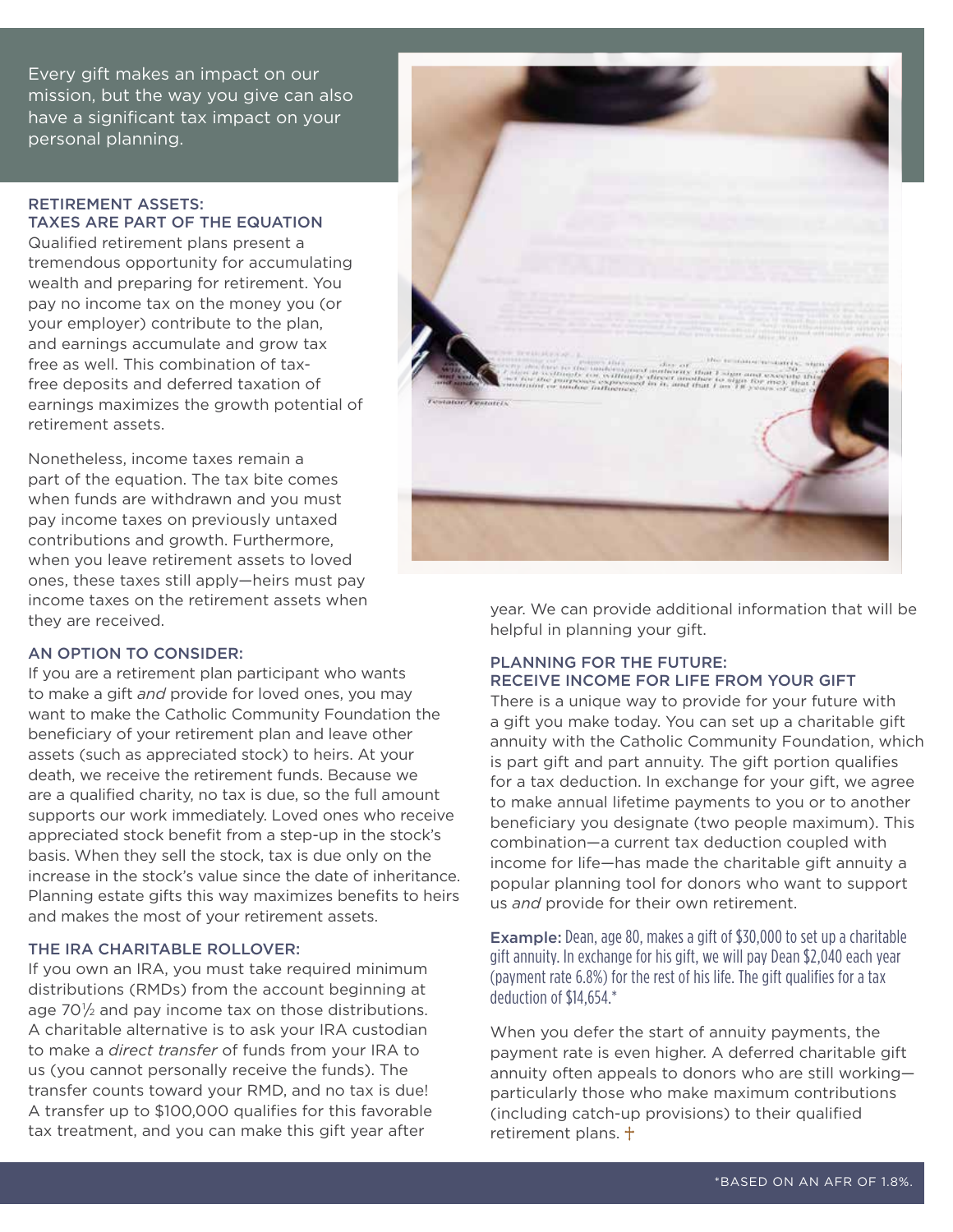

Serving the Archdiocese of Indianapolis since 1987

## **CREATING A LEGACY. INVESTED IN FAITH.**

We hope this newsletter issue has again provided insight into practical ways to meet your philanthropic goals. Please take a moment to complete the form below or contact us by phone or email.

1-800-382-9836 ext. 1482 jfeltz@archindy.org

| <b>Name</b>                                                                                                                                   |
|-----------------------------------------------------------------------------------------------------------------------------------------------|
| <b>Address</b>                                                                                                                                |
| City/State/Zip                                                                                                                                |
| Phone                                                                                                                                         |
| Email                                                                                                                                         |
| I am interested in making a gift from my IRA<br>- please contact me.                                                                          |
| Please send information about making a gift<br>of appreciated stock.                                                                          |
| Tell me more about charitable gift annuities<br>- the gift option that provides lifetime income.                                              |
| I am interested in learning more about gifts<br>through my will and remembering Catholic<br>parishes, schools and ministries important to me. |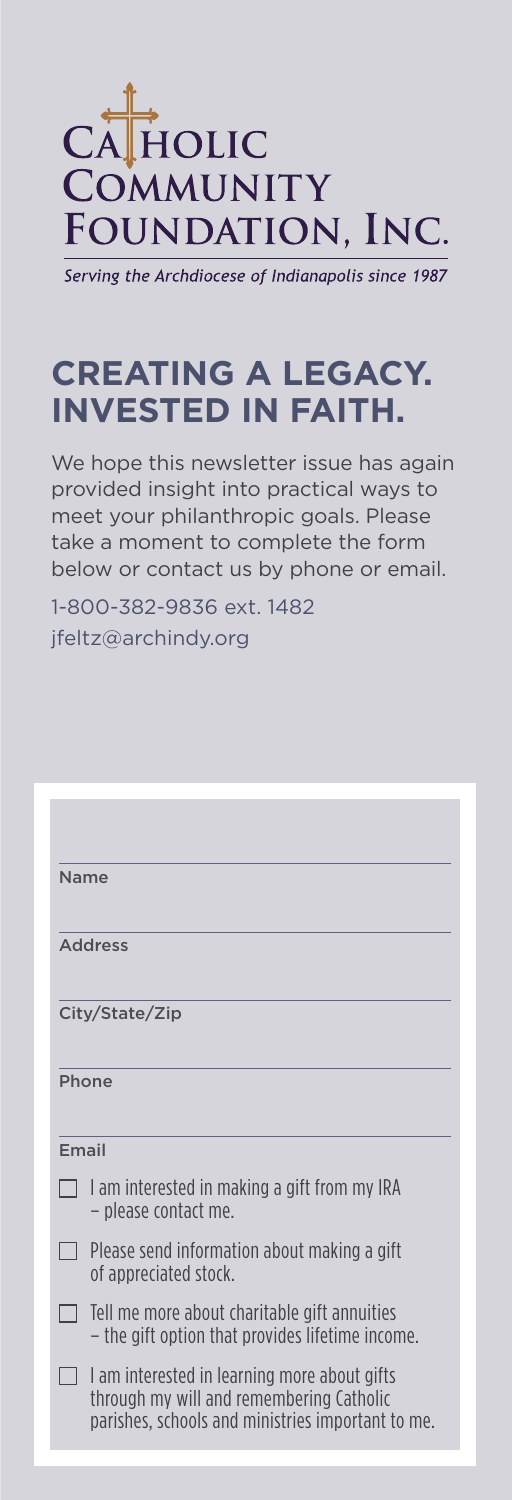Place Stamp Here

Joanna S. Feltz, J.D.<br>Archdiocese of Indianapolis<br>Catholic Communitiy Foundation, Inc.<br>1400 N. Meridian Street<br>Indianapolis, IN 46202-2367 Catholic Communitiy Foundation, Inc. Indianapolis, IN 46202-2367 Archdiocese of Indianapolis 1400 N. Meridian Street Joanna S. Feltz, J.D.